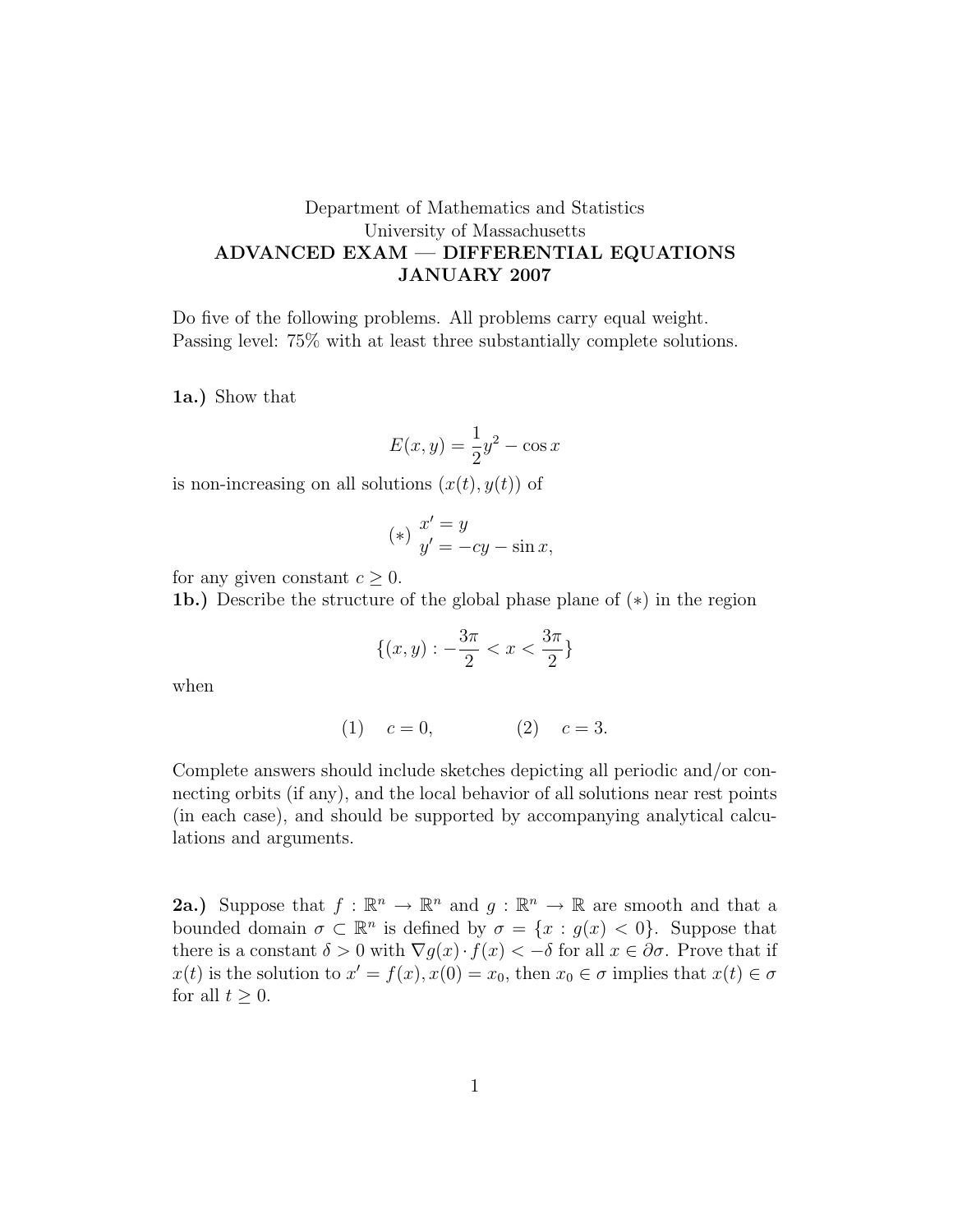2b.) Consider the nonautonomous initial value problem

$$
\frac{dx}{dt} = f(x,t), \quad x(0) = x_0.
$$

Suppose that a tube-like region  $\Sigma$  in  $\mathbb{R}^n \times \mathbb{R}$  is defined as the union (over  $t \in \mathbb{R}$ ) of bounded domains

$$
\sigma_t = \{x \in \mathbb{R}^n : G(x, t) < 0\}
$$

for some smooth function  $G : \mathbb{R}^n \times \mathbb{R} \to \mathbb{R}$ . Formulate a condition under which  $(x_0, 0) \in \Sigma$  implies that  $(x(t), t) \in \Sigma$  for all  $t \geq 0$ .

**3.**) Let  $\Omega \subseteq \mathbb{R}^n$  be a smooth, bounded domain, and for every  $\tau \geq 0$  let  $w = w(x, t; \tau)$  denote the solution of the initial-value problem:

$$
\begin{cases}\nw_t - \Delta w = 0 & x \in \Omega, \ t > \tau \\
w = 0 & x \in \partial\Omega, \ t > \tau \\
w|_{t=\tau} = f(x, \tau) & x \in \Omega,\n\end{cases}
$$

where  $f(x, t)$  is a given function defined and smooth for  $x \in \Omega$ ,  $t \geq 0$ . Express the solution  $u = u(x, t)$  of the problem

$$
\begin{cases}\n u_t - \Delta u = f(x, t) & x \in \Omega, \ t > 0 \\
 u = 0 & x \in \partial\Omega, \ t > 0 \\
 u|_{t=0} = 0 & x \in \Omega,\n\end{cases}
$$

in terms of  $w$  and fully justify this expression.

HINT: To infer the required expression consider the analogous ODE system  $\dot{x} = Ax + f(t)$  with  $x(0) = 0$ .